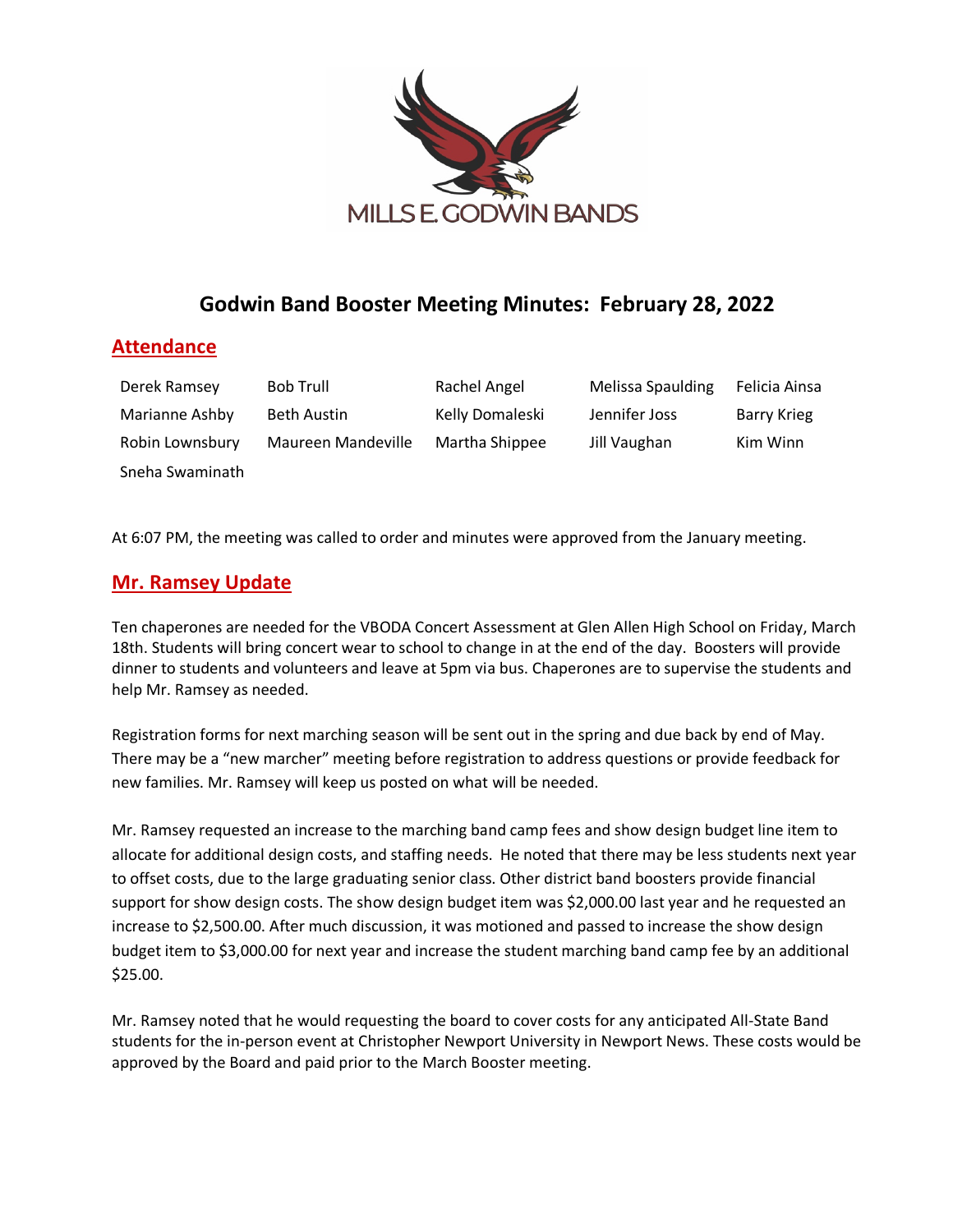# **Treasurer's Report**

Beginning: 41,299.58 Operating Budget: \$38,809.25 Savings Account: \$16,931.45

Dave will follow up with the Board and provide them with detailed financials prior to the March meeting.

## **2021 Upcoming Events**

#### *Spring Recognition Event:*

Robin Lownsbury will be leading the spring band social event. Please contact Robin if you want to help out.

#### *Tim Sullivan Scholarship Assessment:*

Non-Senior parent volunteers will be needed to review student essays and assess leadership. Kim Winn has volunteered, two more are required. This is a blind assessment that will award two \$1,000.00 scholarships to the winners. Please reach out to the board if you are interested in volunteering.

Mr. Ramsey will notify families of specific timelines when he opens the 2022 Scholarship Application form (most likely after spring break). The form for last year's application is on our website for reference.

### **2022 Needs**

#### *Invitational Sponsorships:*

In hosting the Godwin Invitational Marching Competition last fall, we discovered that sponsorship solicitation needs a longer lead time to secure commitments prior to band camp in August. Volunteers will be needed to assist with community, corporate, and local business engagement. There have been no volunteers yet for this task.

Rachel Angel will reach out to last year's sponsors, in addition to those that turned us down. She recommended keeping any sponsorship requests in the Godwin service area, with emphasis on Booster parents with businesses, or close ties to businesses. Based on last year's effort, corporate sponsorships were not big contributors. Focus should be on smaller, local businesses.

Jennifer Joss plans to lead the Invitational again in 2022 and will work with Rachel Angel and Martha Shippee on Sponsorships to push this effort forward before the school year ends.

Jill Vaughan, who was a sponsor last year, asked to add printed programs to budget for this fall. There was discussion on the benefits of printed copies and the added value it would provide to potential sponsors. Her suggestion will be included in the Invitational discussions going forward.

#### *Executive Board Election / Committee Leads:*

A nominating committee has been established to report the slate of officers up for election for the 2022- 2023 year at the April meeting. Melissa Spaulding (board member), Robin Lownsbury, and Maureen Mandeville will serve on this committee. All positions are open, and any questions can be directed to the officers for role details, etc.